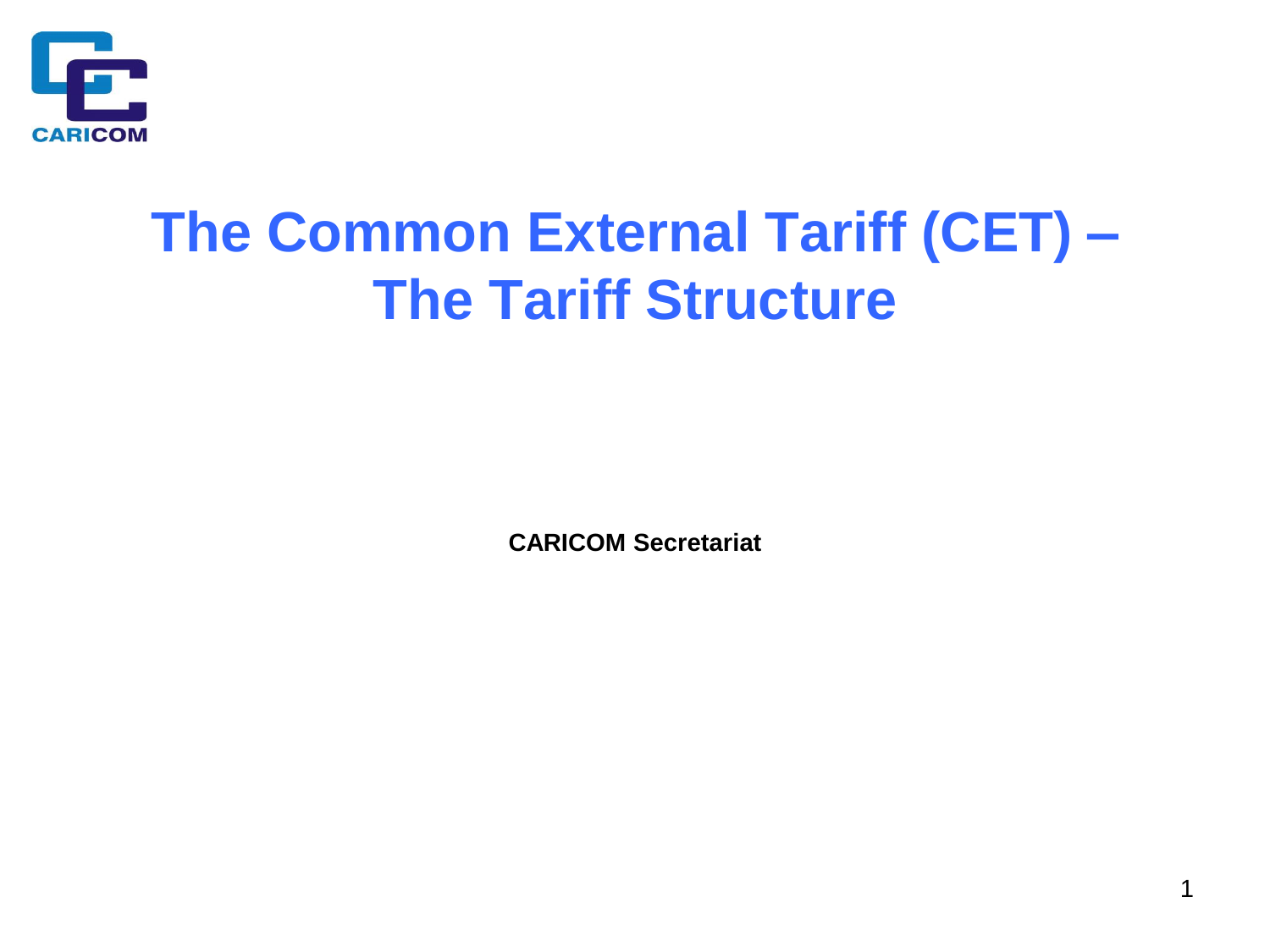

#### **Establishment of Common External Tariff**

**Member States shall establish and maintain a common external tariff in respect of all goods which do not qualify for Community treatment in accordance with plans and schedules set out in relevant determinations of COTED (Art 82).**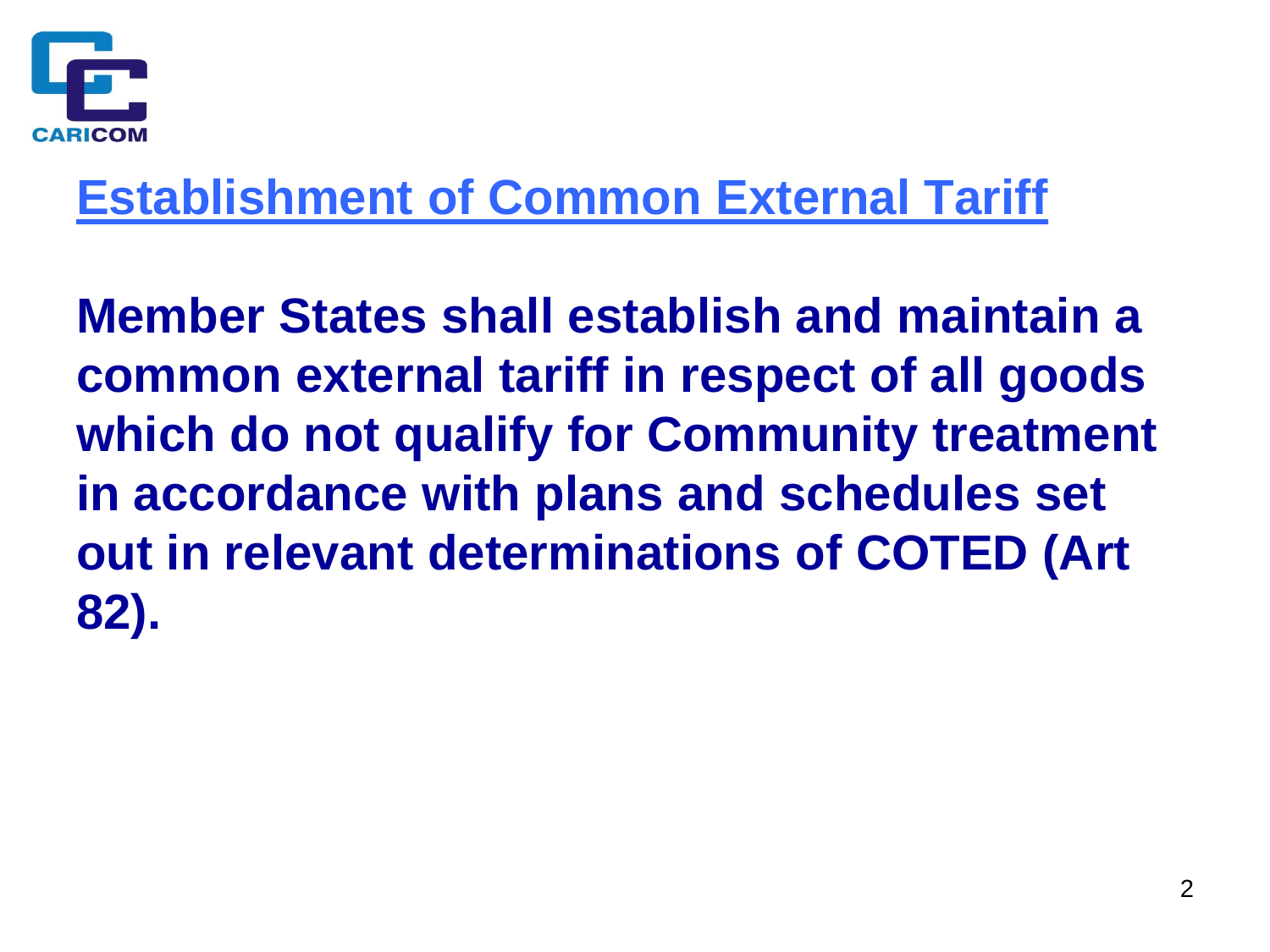

#### **Classification Structure**

**The common external tariff is based on the World Customs Organization's Harmonized Coding and Description System structure at the eight digit level. The latest version of the CET is based on HS 2007.**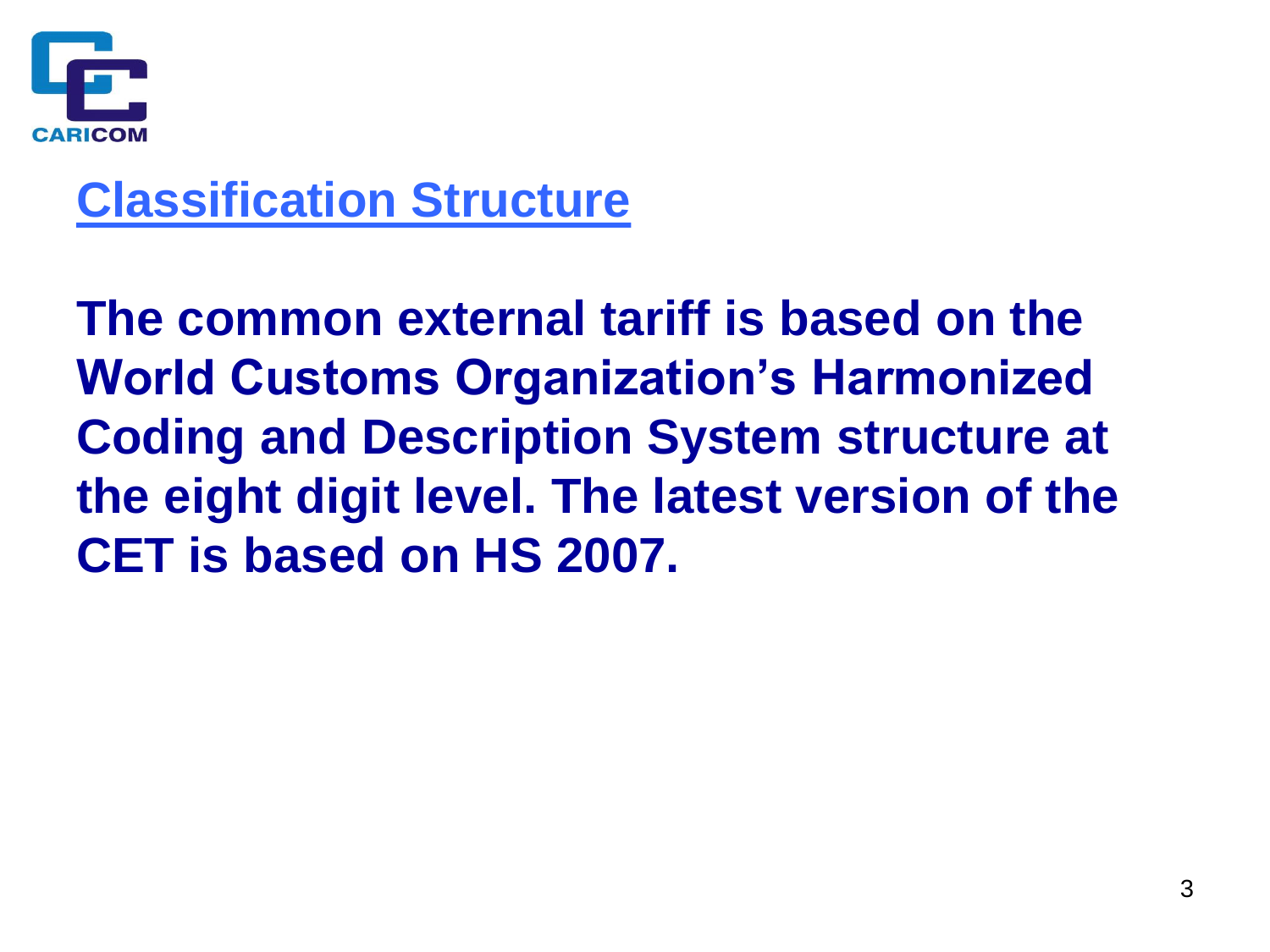

#### **Categorizing of products**

**In the development of the rate structure for the CET, products were categorized as:**

**(i) inputs into the production of other products or;**

**(ii) final goods**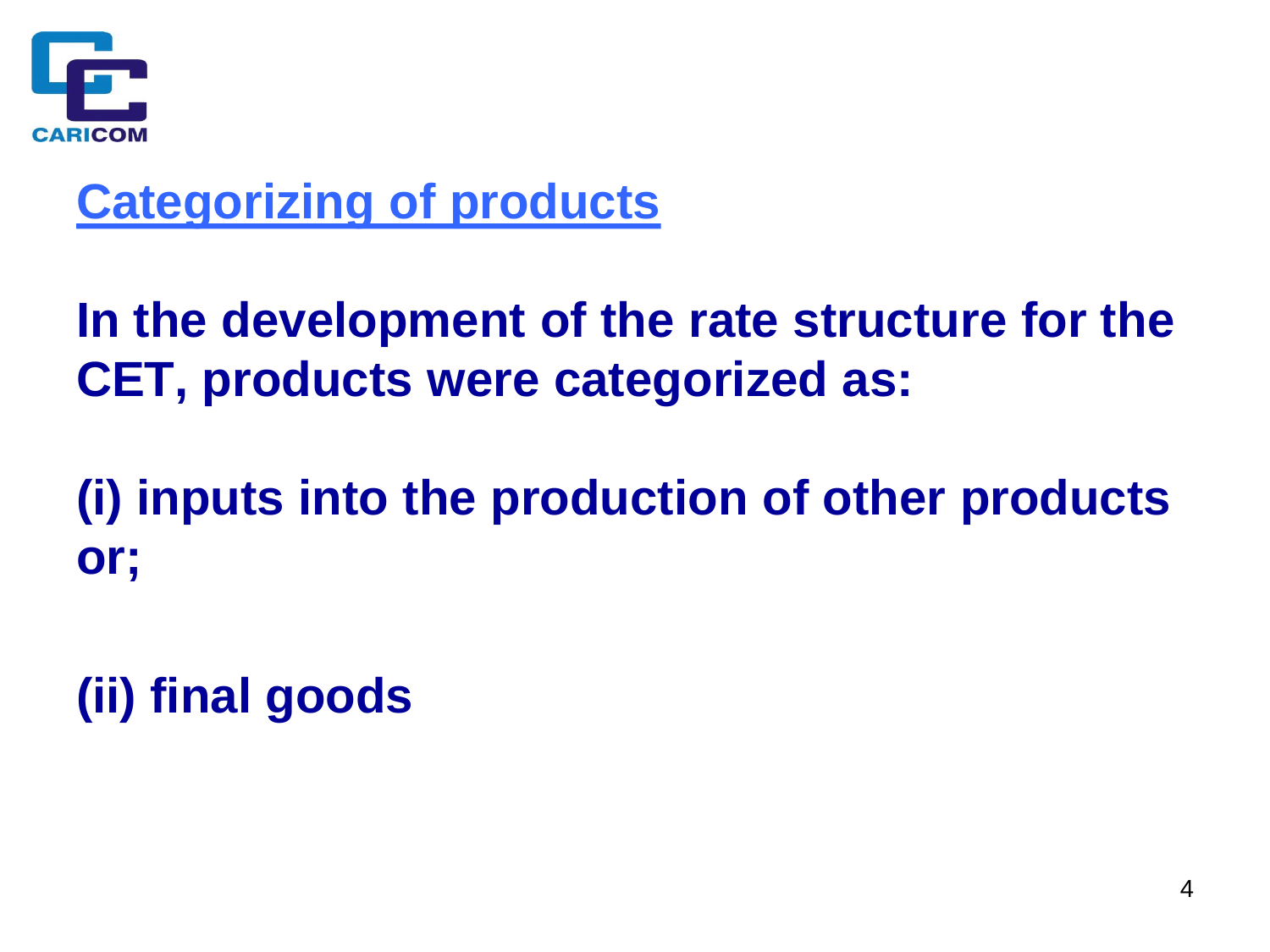

#### **Scope of Inputs**

#### **The term "inputs" covers primary and intermediate products and capital goods.**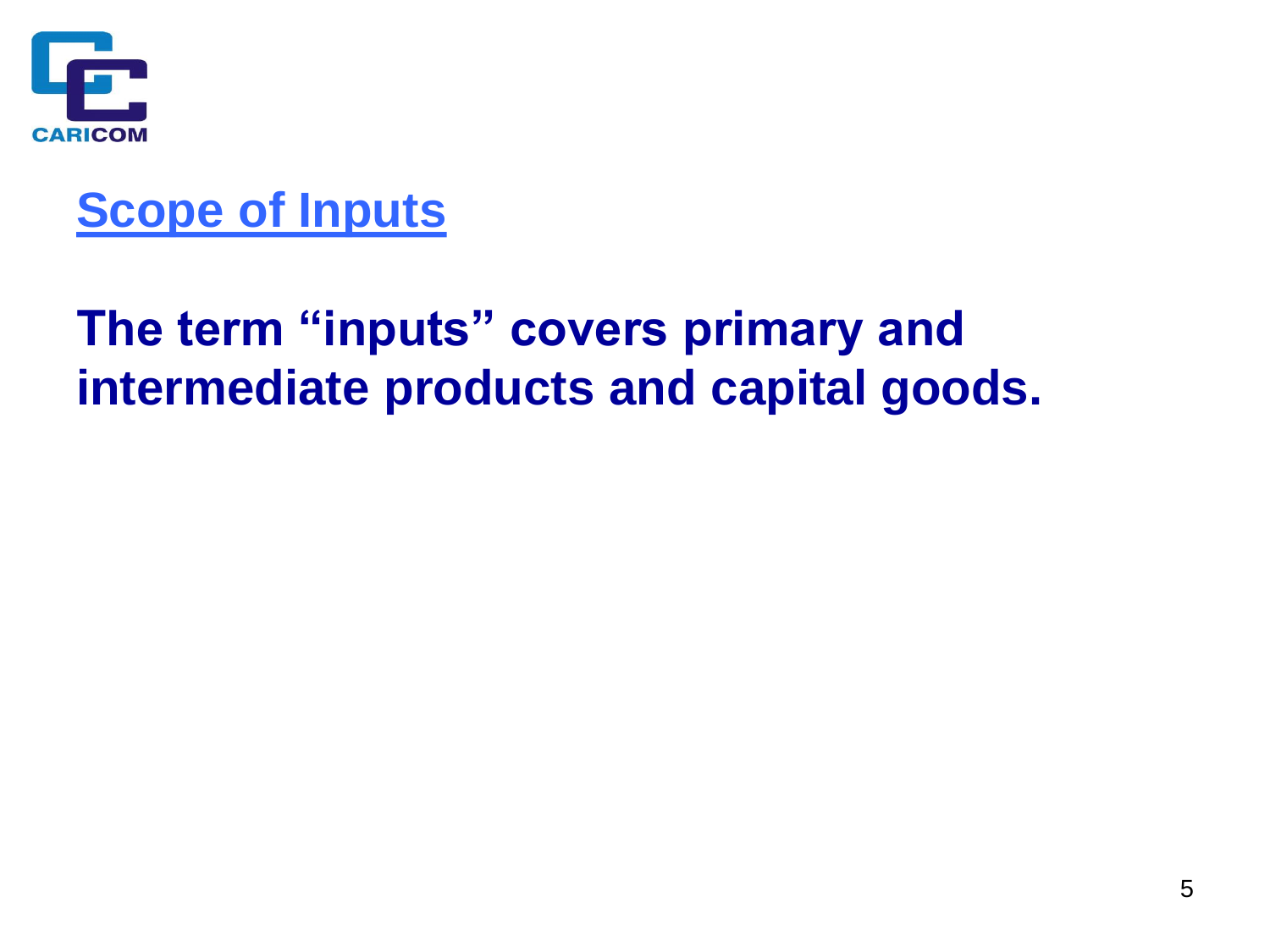

#### **Competing and non-competing**

**For each of those two broad product categories, a further distinction was made between those goods that are deemed to be competing with like regional production and those which are regarded as non-competing.**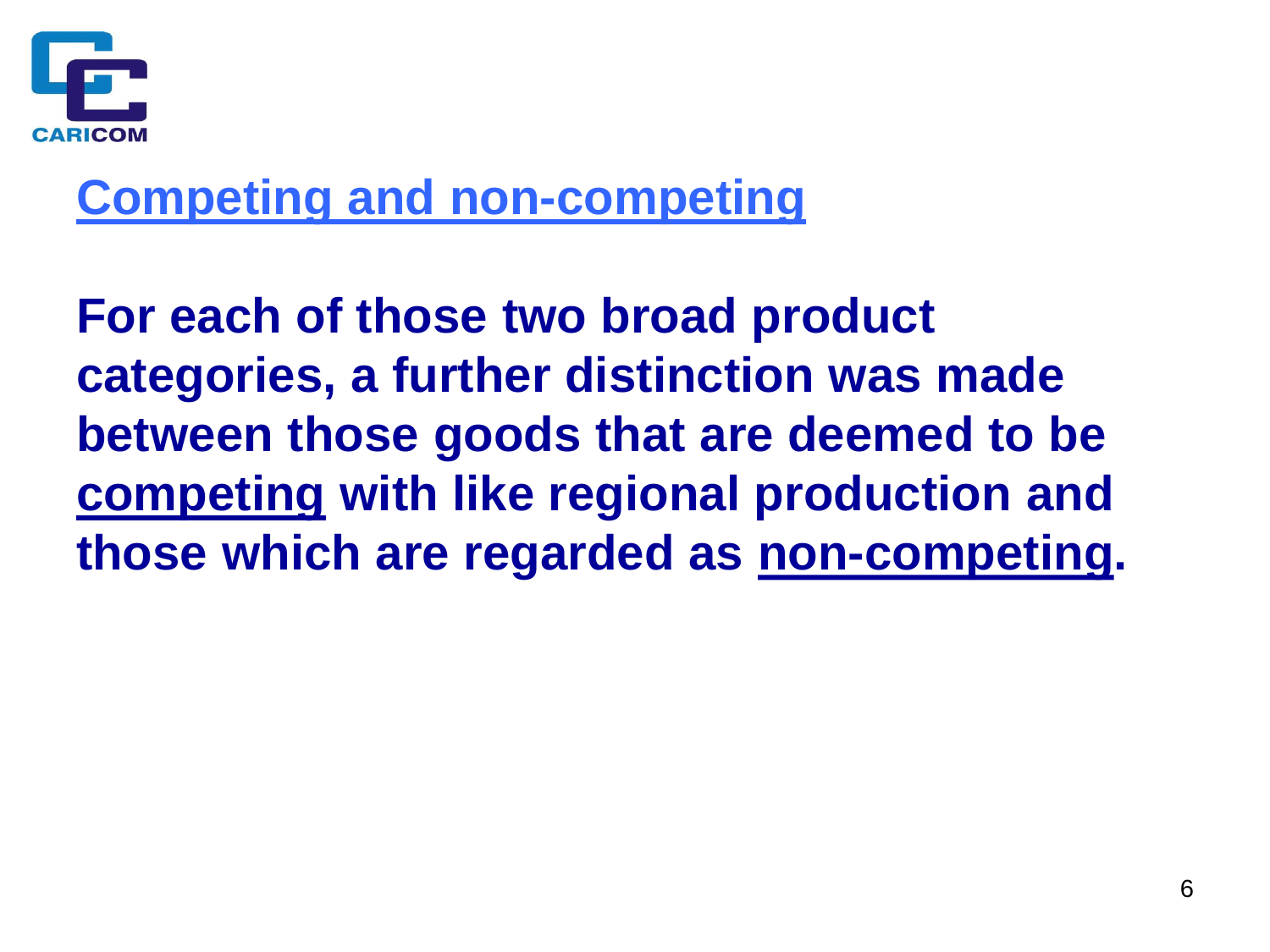

#### **Rationale for Competing status**

**Where regional production or immediate regional production potential from existing capacity amount to in excess of 75% of regional demand for a particular product, then imports of the like product from outside the single market would be deemed to be competing.**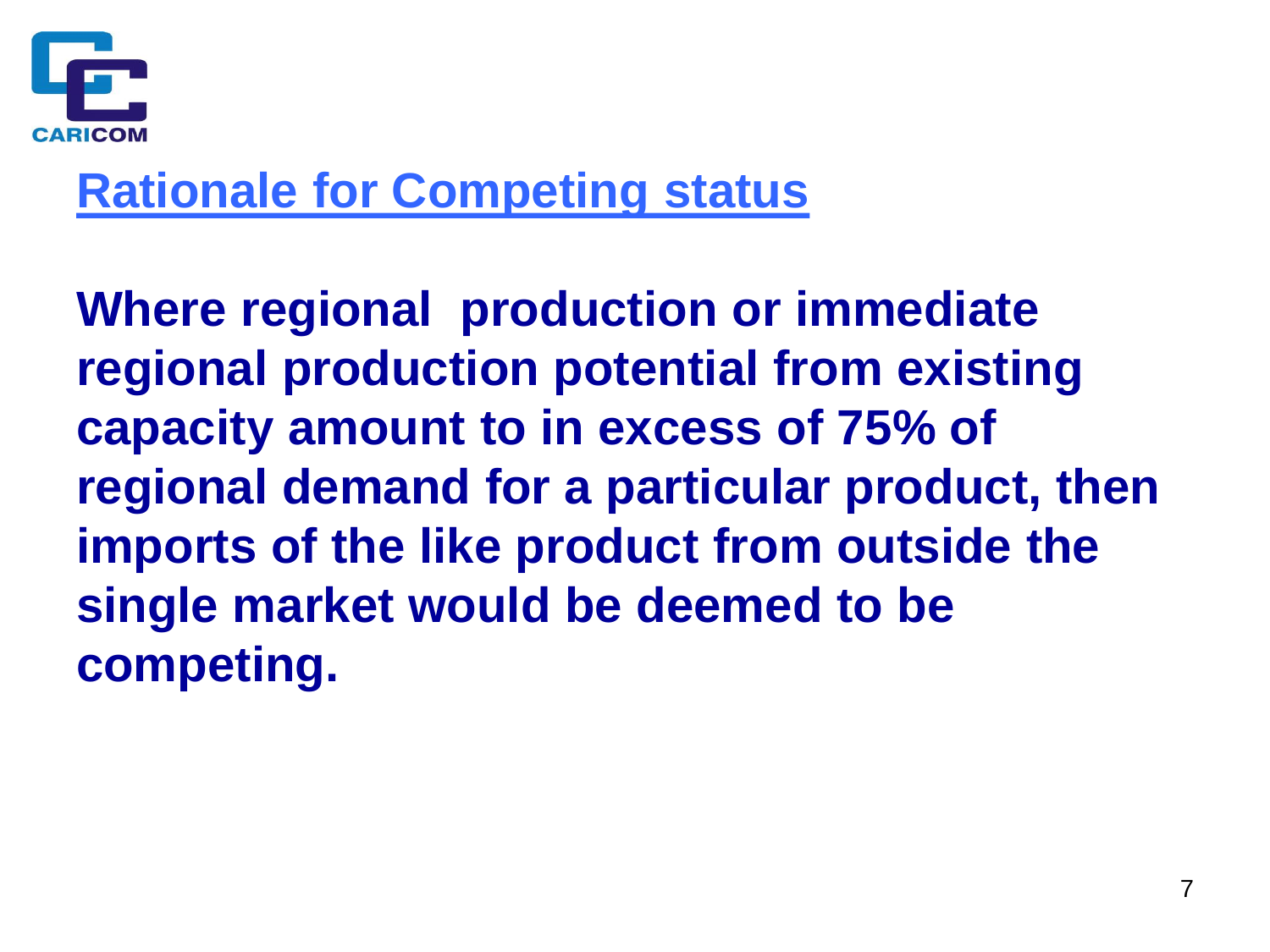

#### **Rationale for Non - Competing status**

**If the level of regional production did not satisfy the 75% minimum, then imports of like products would be deemed to be noncompeting.**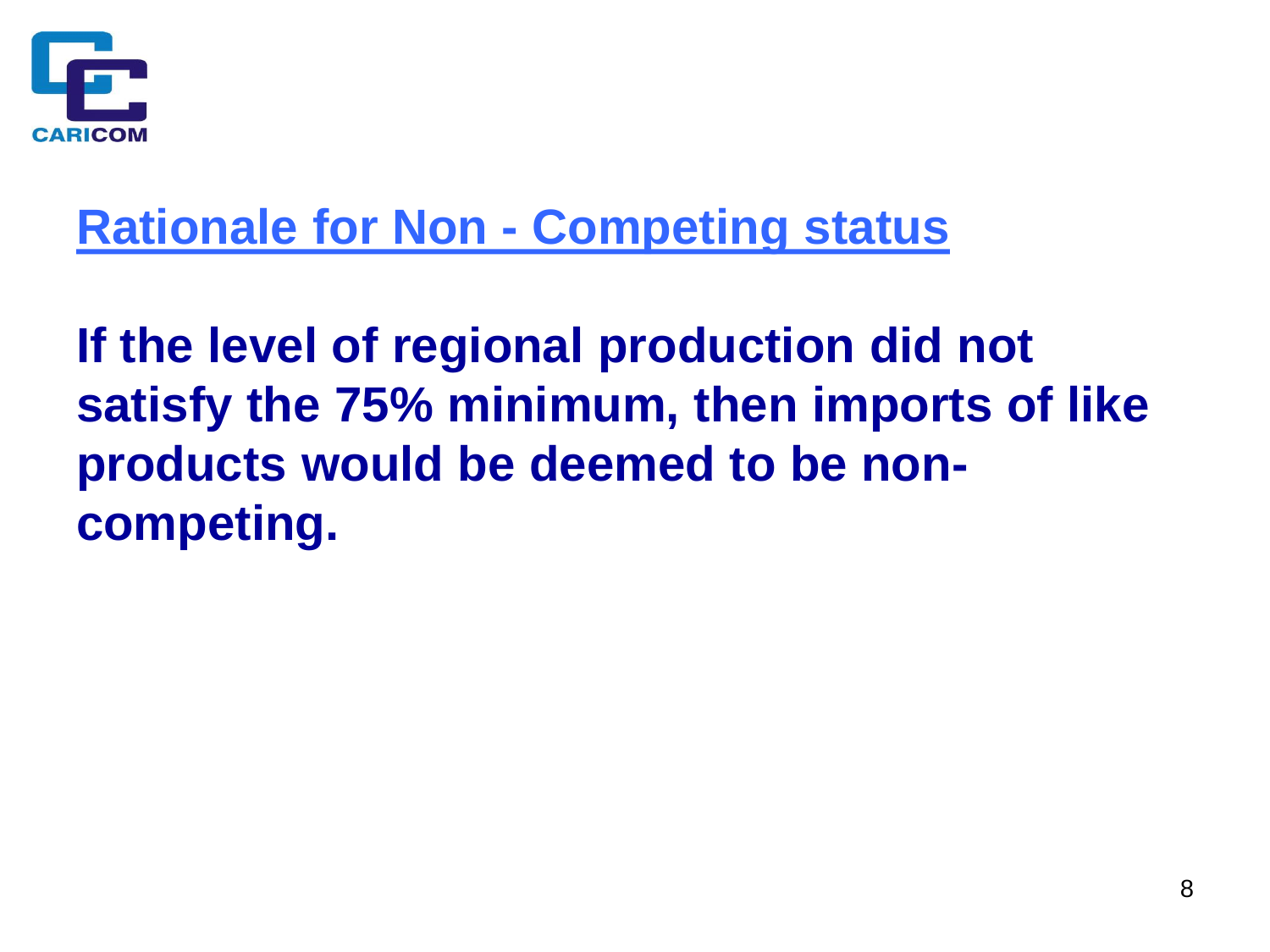

**Within both categories of inputs and final goods, a number of products were identified as requiring special treatment in the assigning of tariff rates.**

**These included agricultural as well as agroindustrial goods, good which have already achieved a certain level of competitiveness in third country markets and certain other goods deemed to be of a sensitive nature.**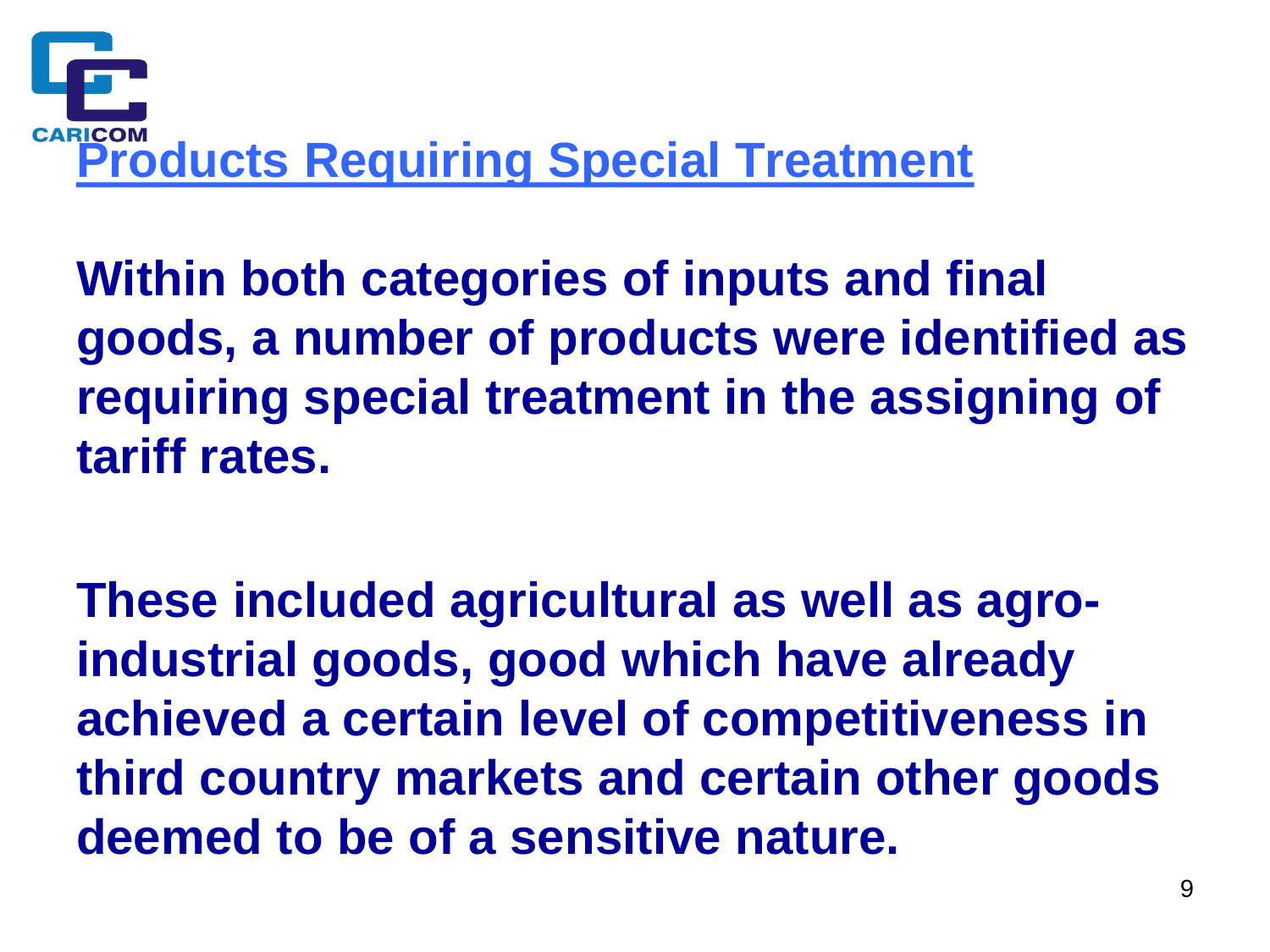

## **The CATEGORIES that were given special CET rates are:**

**(a) Selected Exports – where a significant proportion of the output of the producing enterprises are destined for third country markets e.g. urea and plywood.**

**(b) Agriculture – these items are primary agricultural products and includes live animals, vegetables fruits and nuts.**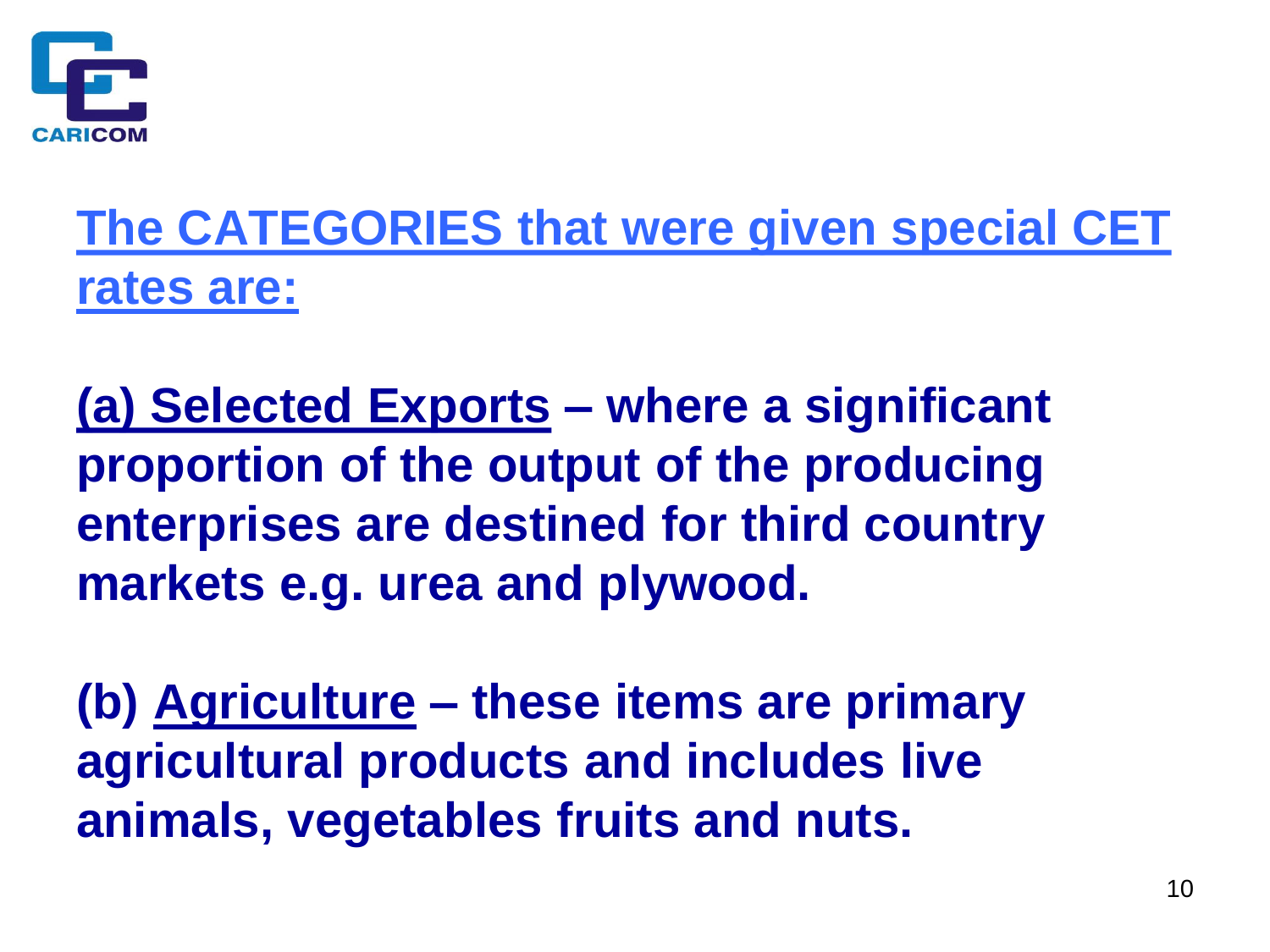

**The CATEGORIES that were given special CET rates (con't)**

**(c) Agricultural Inputs – some examples of goods falling in this category are fertilizer and soil preparation machinery.**

**(d) Safety – some examples of goods falling in this category are fire-fighting apparatus distress signals and life jackets.**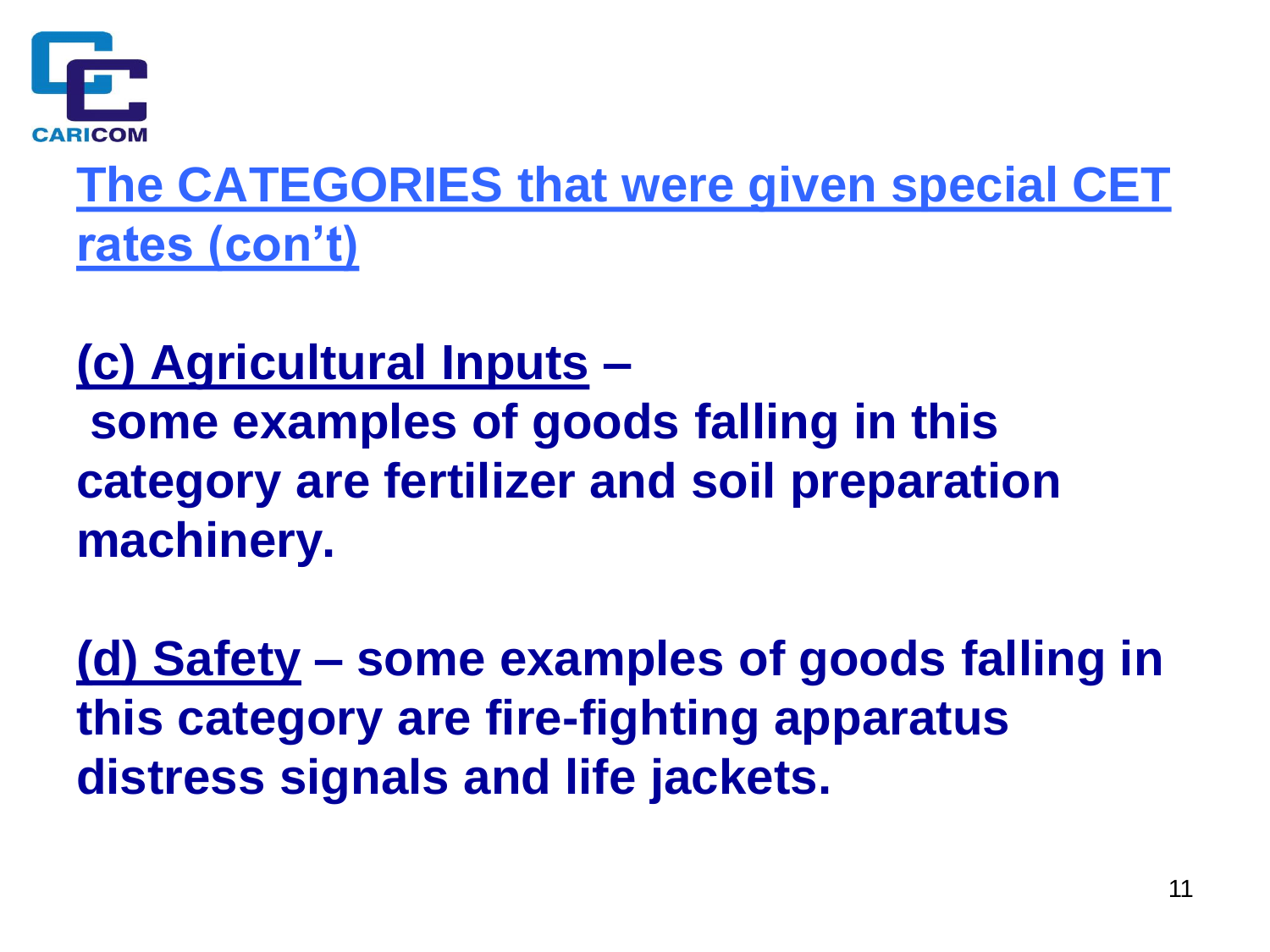

#### **The CATEGORIES that were given special CET rates (con't)**

**(e) Cost of Living Sensitive – items deemed sensitive on the grounds of their cost-of-living importance include certain meat and fish products, butter, cheese, medicaments and educational materials.**

**(f) Socio-economic/Culture – this category comprises a varied group of items which are inputs into the provision of the important social services such as health and education, as well as cultural pursuits such as music.**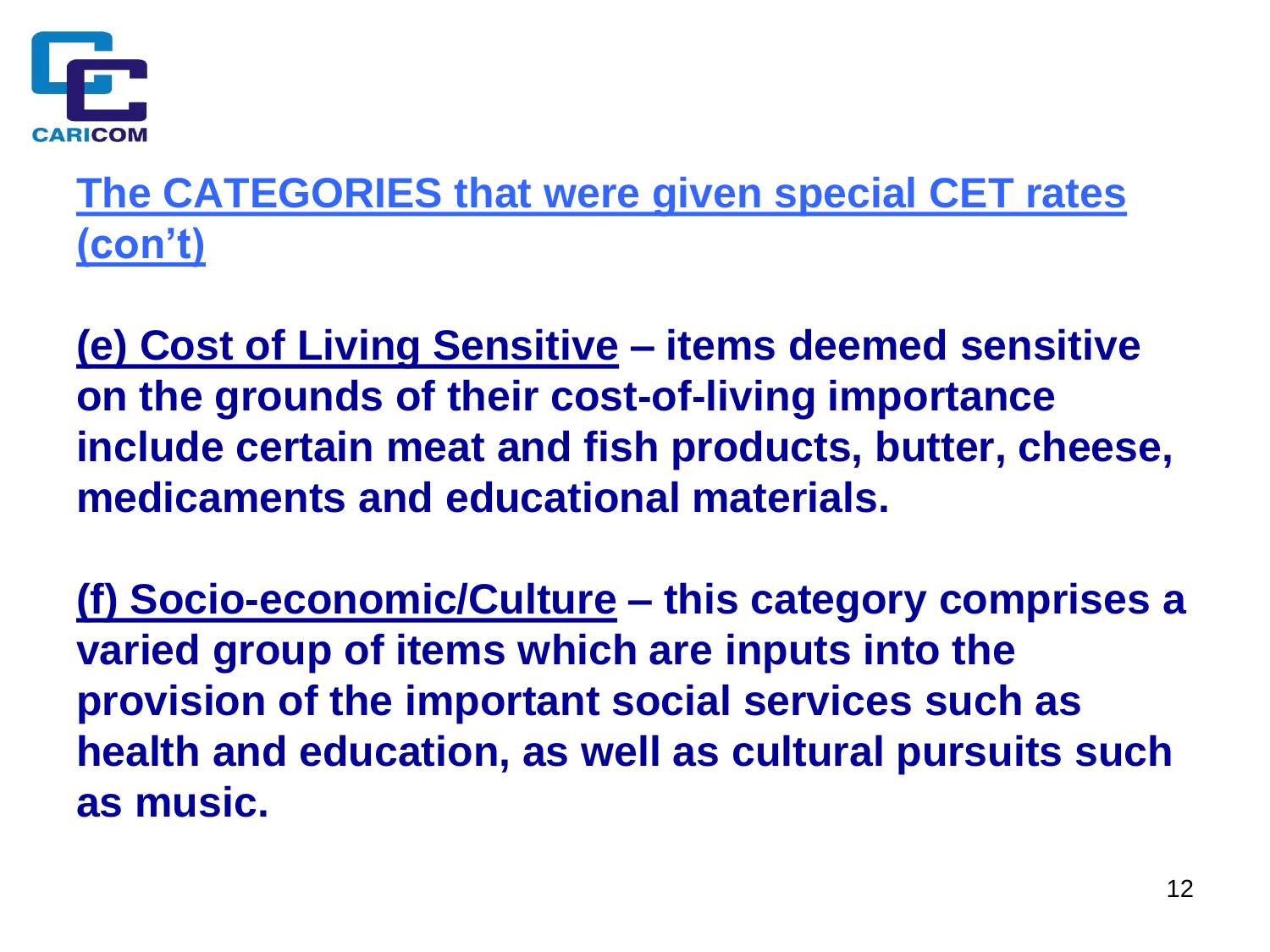

### **The CATEGORIES that were given special CET rates (con't)**

**(g) Revenue – items of this category which have been used by a number of Member States as important sources of import duties are principally alcoholic beverages and cigarettes.**